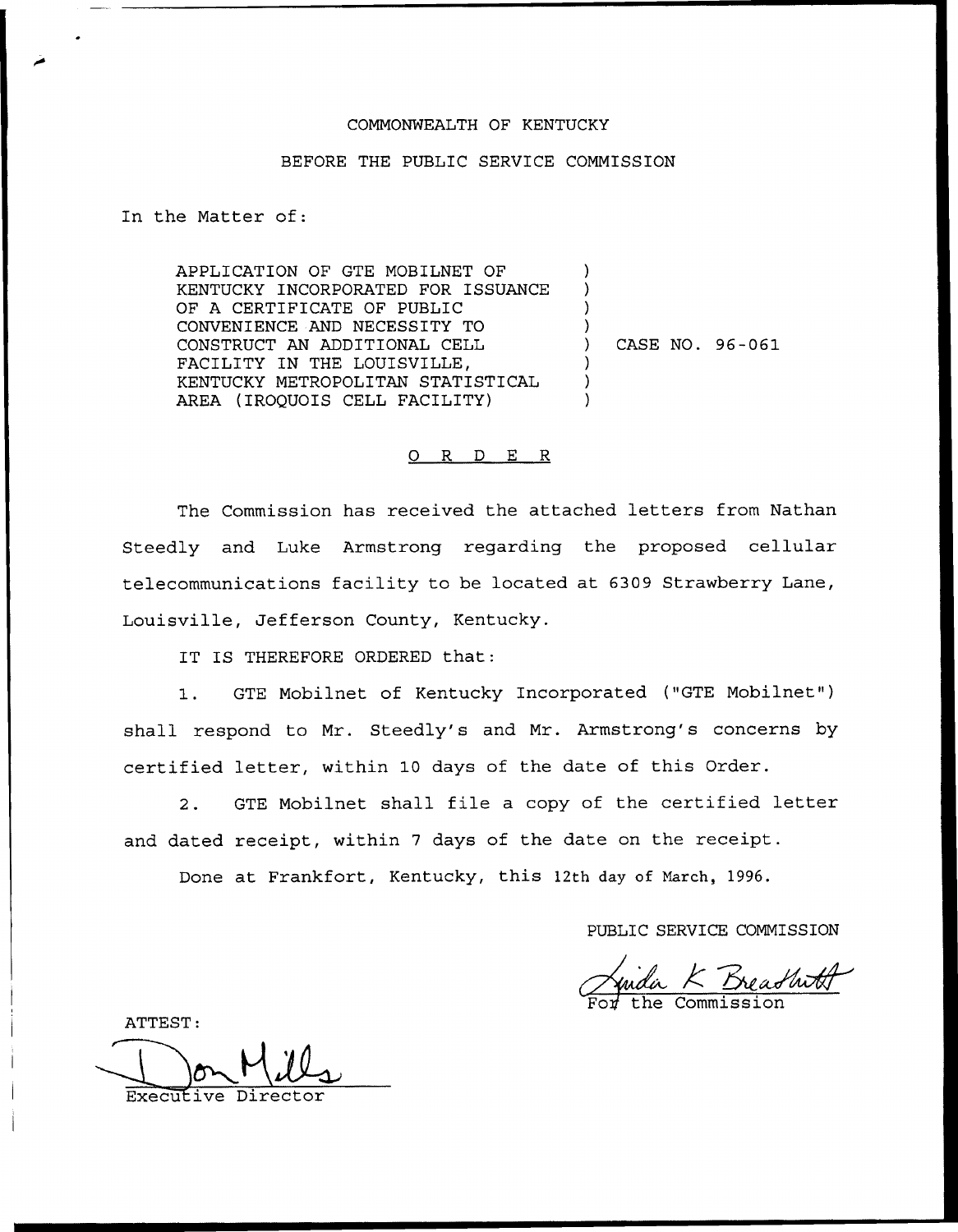**RECEIVED** 

MAR 0 5 1996

March 4, 1996 PUBLIC SERVICE **COMMISSION** 

Public Service Commission of Kentucky Executive Director's Office Post Office Box 615 Frankfort, KY 40602

Dear Sir or Madam,

In reference to Case No. 96-061, The Marley Cooling Tower Company has three (3) areas of concern. The first area of concern is that in the event the tower should fall, it could fall onto our property into an area where several employees work. This is also an area where we store work in progress. The second area of concern that we have is whether the Cellular One signal will interfere with the walkie talkies that we use in our day to day operation. Finally, we have concerns about interference with computers, Numerically Controlled machines and radio operated overhead doors.

We would appreciate a response before construction of the radio tower. Please forward your response to Luke Armstrong, Plant Manager, Marley Cooling Tower Company, Louisville, KY 40214 or call (502) 368- 2538.

 $\ddot{\phantom{0}}$ 

Thank you,

Luke Armstrong